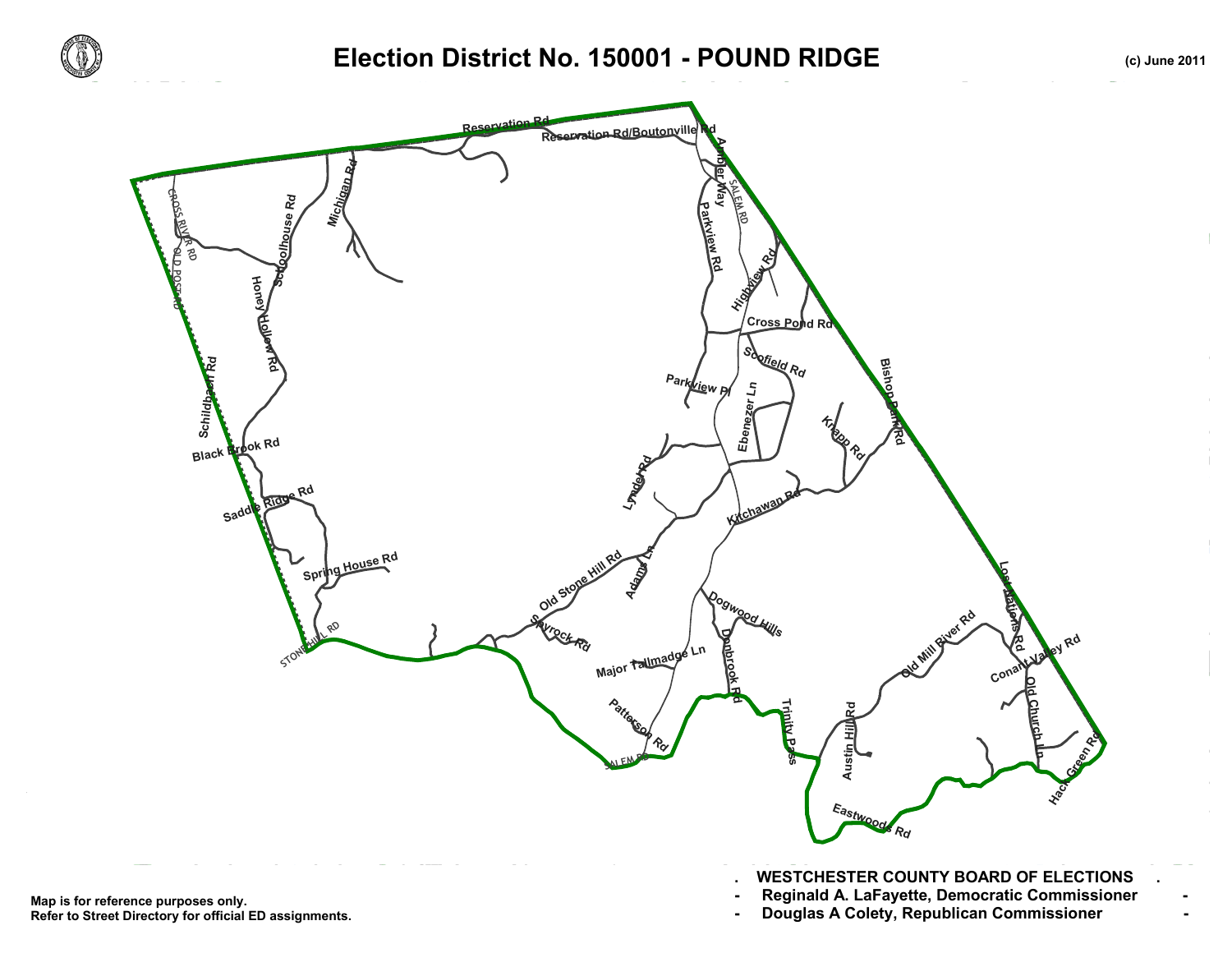

 $\pm$  $\mathbf{L}$ 

## Election District No. 150002 - POUND RIDGE **(c)** June 2011



Map is for reference purposes only. Reginald A. LaFayette, Democratic Commissioner<br>Refer to Street Directory for official ED assignments. Douglas A Colety, Republican Com **Refer to Street Directory for official ED assignments.**

**. WESTCHESTER COUNTY BOARD OF ELECTIONS .**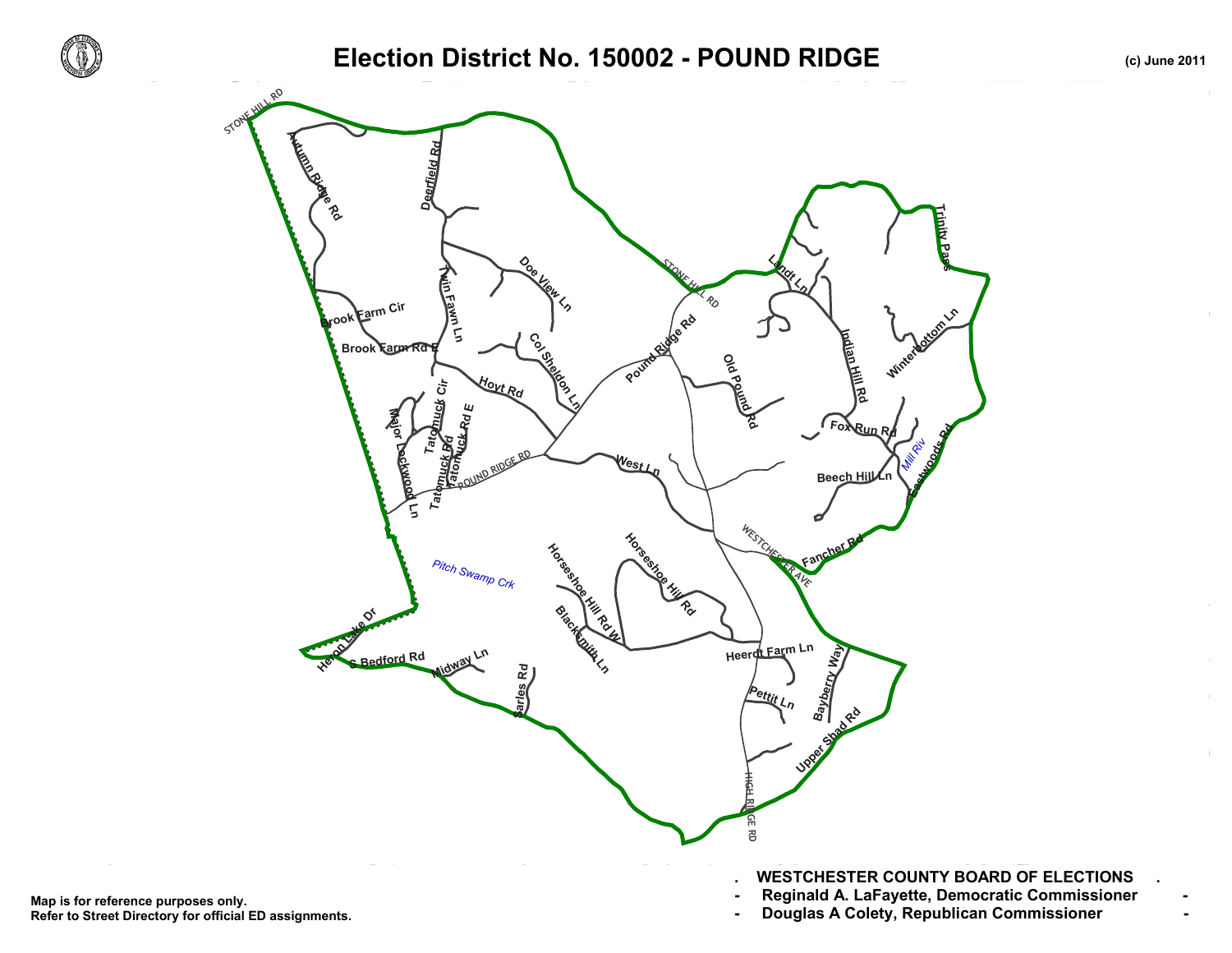

Map is for reference purposes only. Reginald A. LaFayette, Democratic Commissioner<br>Refer to Street Directory for official ED assignments. Douglas A Colety, Republican Com **Refer to Street Directory for official ED assignments.**

- **. WESTCHESTER COUNTY BOARD OF ELECTIONS .**
- 
-